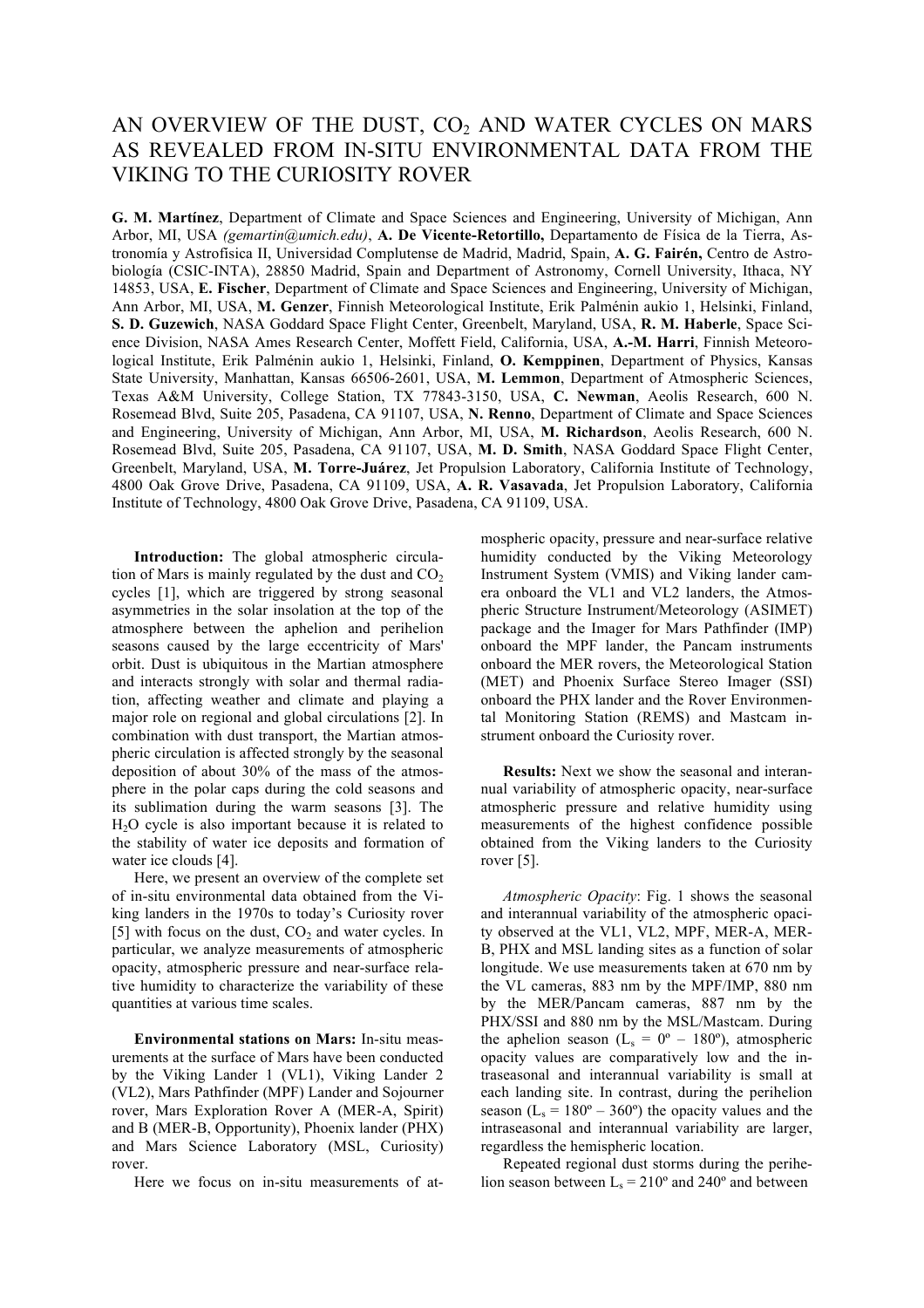

Figure 1. *Interannual and seasonal evolution of the atmospheric opacity at the VLs (a), MER-A (b), MER-B (c) and MPF, PHX and MSL (d) landing sites for each Martian year.*

 $L<sub>s</sub>$  = 320 $\degree$  and 340 $\degree$  produce seasonal increases in the atmospheric opacity at each landing site every year (Fig. 1), while sporadic global dust storms between  $L<sub>s</sub> = 280<sup>o</sup>$  and 300<sup>°</sup> produce larger increases in atmospheric opacity every few years (see MY12 and MY28 in Figs. 1a-c). During global dust storms, dust opacity values rapidly increase by a factor of up to four and the surface environmental conditions are significantly altered, with dramatic increases in the diurnal amplitude of the surface pressure and decreases in the diurnal amplitude of the near-surface air temperature. However, values of the daily mean near-surface air temperature are not significantly changed because colder daytime temperatures are counterbalanced by warmer nighttime temperatures [5].

A global dust storm has not occurred during the first two Martian years of the MSL mission (Fig. 1d). The MPF and PHX missions did not observe any global dust storms because they were short and ended prior to the beginning of the dusty season  $(L_s =$ 188º and 148º, respectively).

*Atmospheric Pressure*: Fig. 2 shows the daily mean atmospheric surface pressure measured during the VL1, VL2, MPF, PHX, and MSL missions as a function of solar longitude.



Figure 2. *Interannual and seasonal evolution of the daily mean atmospheric pressure at the VL1 (green colors), VL2 (gray colors), MPF (black), PHX (purple) and MSL (brown-red-orange) landing sites for each Martian year.*

At each landing site, the surface pressure shows an absolute annual maximum at  $L_s \sim 260^\circ$  (sublimation of the southern polar cap) and an absolute annual minimum at  $L_s \sim 150^\circ$  (condensation onto the southern polar cap). The annual amplitude of the surface pressure increases with increasing latitude. The relative minimum in late southern summer  $(L_s \sim$  $345^{\circ}$ ) and relative maximum in late southern fall (L.  $\sim$  55 $\degree$ ) at each landing site are caused by the deposition and sublimation of  $CO<sub>2</sub>$  into and from the northern polar cap.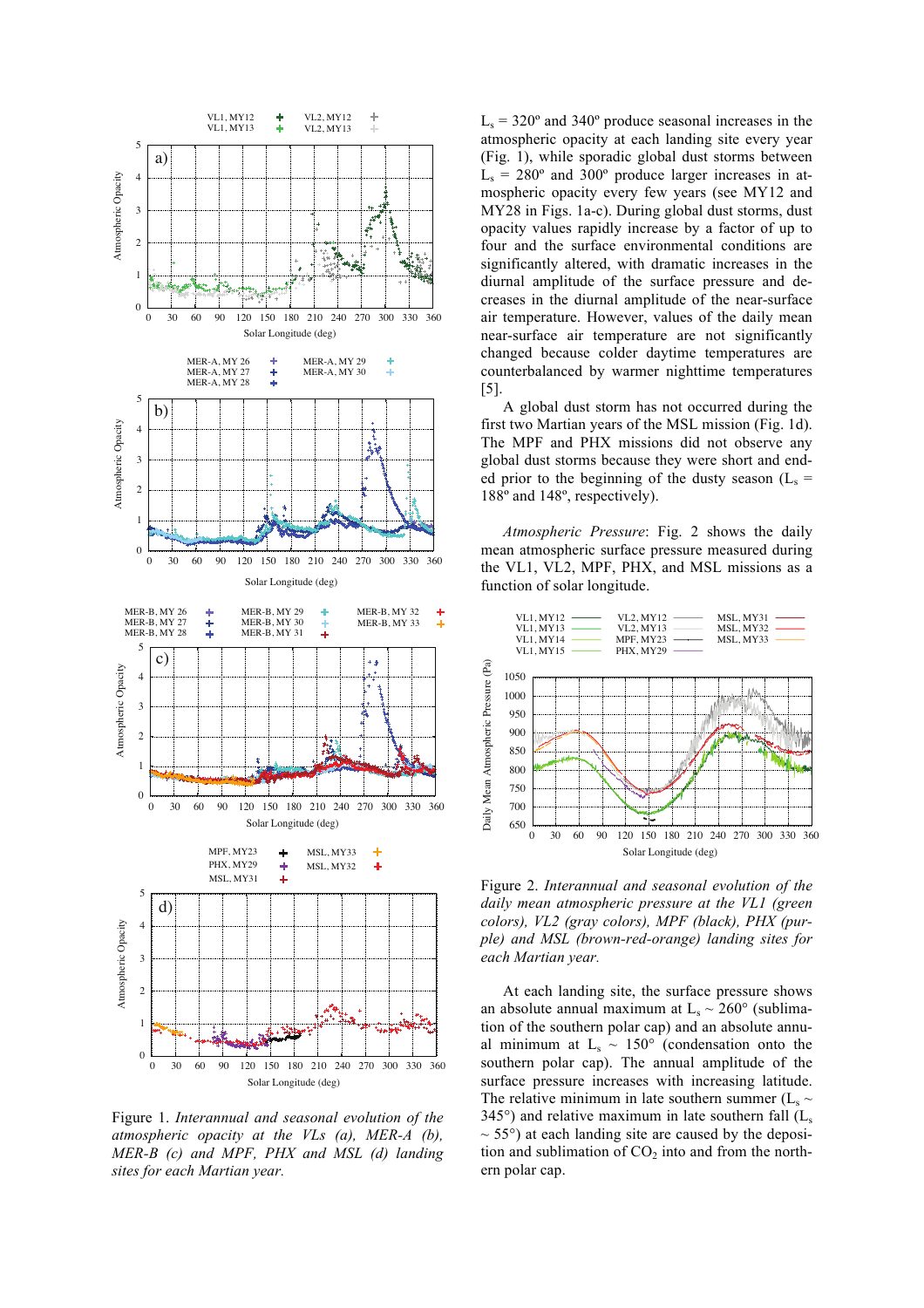The interannual variability is extremely small at the VL sites, with the exception of the major increase in the pressure at the VL2 site (and to a lesser degree at the VL1 site) during the northern winter  $(L<sub>s</sub> \sim 280°)$  in MY12 (Fig. 2). This pressure increase was caused by a global dust storm (Fig. 1a) [6]. The interannual variability at the MSL landing site is also weak (Fig. 2), although a small decrease in the mean surface pressure is observed over the years. This small annual pressure decrease  $(\sim 8-10 \text{ Pa})$  is mostly accounted for by the change in altitude as the Curiosity rover has been moving uphill, climbing  $\sim$ 100 m (from -4520 to -4420 m) since the beginning of the operations at the surface of Mars.

The sol-to-sol variability at each landing site is relatively small during the aphelion season, increasing significantly during the perihelion season particularly at the VL2 site (Fig. 2). The larger sol-to-sol variations during the perihelion season are caused by baroclinic instability during northern autumn and winter, which strengthens towards the latitude of the polar jet stream [7]. At the MSL site in the southernhemispheric [8], sol-to-sol variations are also larger during northern autumn and winter. This is caused by strong inter-hemispheric asymmetry in transient eddy activity forced by topography [7], with lowpressure cyclones occurring more often in northern high latitudes during northern autumn and winter than in southern high latitudes during southern autumn and winter.

*Near-surface relative humidity*: Of all the missions landed on Mars, only the PHX and MSL carried sensors to measure the near-surface relative humidity [9].

Among the full set of REMS RH measurements, only those taken during the first four seconds of measurements after the RH sensor has been turned on after  $\sim$ 5 min of inactivity are reliable. This is because heating of the sensor by the REMS control electronics causes an artificial decrease in the RH values after the first four seconds of operations. Fig. 3 shows an example of the RH sensor measuring strategy on sol 1137.

Using REMS RH measurements selected as described above and obtained with the latest recalibration parameters (August, 2016), we show in Fig. 4 the interannual and seasonal variability of the daily maximum RH value during the first 1258 sols of the MSL mission, along with corresponding values of the volume mixing ratio (VMR) derived from simultaneous REMS measurements of temperature and pressure as *VMR* = *RH*  $\times e_s(T)/P$ , where  $e_s$  is the saturation vapor pressure over ice.

The strong seasonal variability of the daily maximum RH (Fig. 4, top) is mainly controlled by nearsurface temperatures and not by atmospheric water content. The highest annual values of about 70% occur in early winter  $(L<sub>s</sub> = 93<sup>o</sup>)$ , coinciding with the minimum annual near-surface air temperatures, while the lowest annual (daily maximum) RH values of  $\sim$ 10% occur around late spring and early summer, coinciding with the highest annual near-surface air temperatures [10].



Figure. 3. *Example of MSL/REMS RH sensor measurement strategy on sol 1137. The complete set of RH measurements is shown in gray. Blue circles represent measurements obtained in the nominal mode (first five minutes of every hour) but only during seconds 2, 3 and 4 after the RH sensor has been turned on after ~5 min of inactivity. Green circles represent measurements obtained during seconds 2, 3 and 4 in the so-called high-resolution interval mode (HRIM), which consists of alternately switching on and off the sensor at periodic intervals to minimize heating.*



Figure 4. *(Top) Daily maximum RH during the first 1258 sols of the MSL mission. The daily maximum RH is generally achieved between 4 and 6 am. (Bottom) Most accurate VMR value per sol at the MSL landing site obtained at the same time as the RH shown above.*